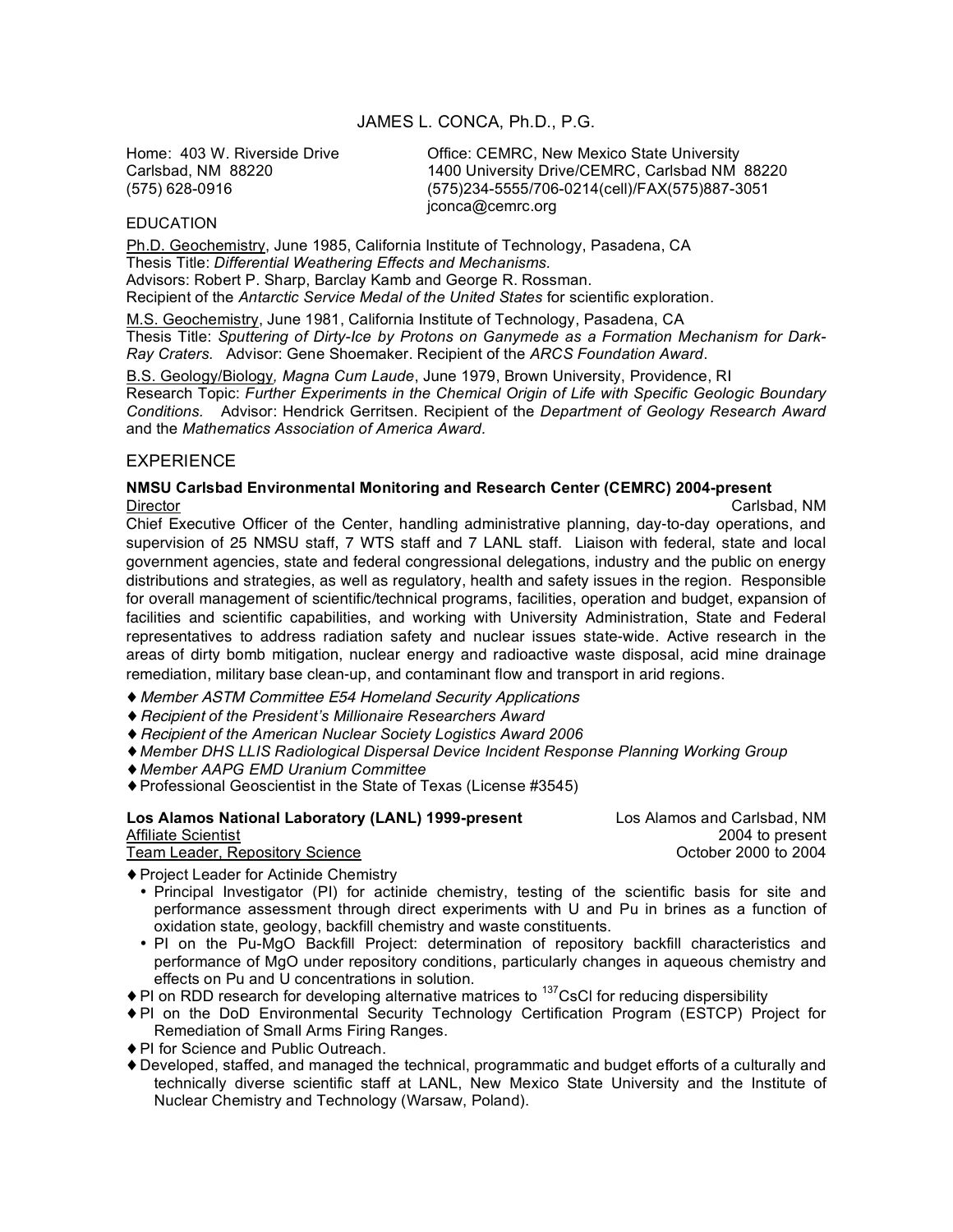- Funded and executed laboratory refurbishment at the Carlsbad Environmental Monitoring and Research Center (CEMRC) facility for performing actinide chemistry experimental work up to milliCurie activity levels.
- Installation of a Nd-YAG Class 4 Laser, a Bruker X-Ray Diffractometer, a complete UFA system, and a Cary 500 Spectrophotometer.
- Provided data to DOE to ensure compliance with the criteria for recertification of the Waste Isolation Pilot Plant (WIPP) promulgated in 40 Code of Federal Regulations (CFR) 194 and the U.S. Environmental Protection Agencies (EPA) Radiation Protection Standards promulgated in 40 CFR 191.
- Responsible for the review, oversight, management, and budget for the D&D of the Source Term Test Program (STTP) Program at LANL that produced large amounts of transuranic and hazardous waste.
- Continued response to scientific questions and issues from state and federal regulators, watchdog groups, the scientific community, and the public, that arise as WIPP becomes fully operational.
- ♦Recipient of the ASTM *Standards Development Award*
- ♦The Carlsbad Schools *Distinguished Performance Award* for restoration of a local Planetarium
- ♦Appointed as Adjunct Professor in Chemistry at New Mexico State University, Las Cruces

Section Leader, Radionuclide Geochemistry March 1999 to October 2000

- ♦Supervised the efforts of 41 diverse scientific and technical staff. • Managed, coordinated and co-authored the *Unsaturated Zone Transport Analysis and Modeling*
	- *Report (AMR)* for contribution to the Site Selection of Yucca Mountain as the geologic repository for high level nuclear waste.
	- Oversaw the interdivisional transfer of the section between C-Division and E-Division, while retaining full funding and laboratory capabilities.
- ♦Team Lead on Yucca Mountain Project for radionuclide transport
	- Principal Investigator (PI) on the Colloid Project, determination of the adsorption of actinides onto inorganic colloids as a function of temperature, ionic strength and colloid concentration.
	- Laboratory and field testing of technologies for disposal of radioactive waste and remediation of metal and radionuclide contamination in soils and groundwater.
- ♦PI on the Uranium Remediation Project for remediation of uranium-contaminated firing ranges
- ♦Recipient of the Los Alamos Laboratory *Distinguished Performance Award* for work on the Yucca Mountain Project

# **UFA Ventures, Inc. 1994-1999** Richland, WA

President and Chief Scientist October 1994 to March 1999

- ♦Entrepreneur and small business owner: formed and headed an innovative soils and materials testing laboratory, UFA Ventures, Inc., having unique capabilities including –
	- The Unsaturated Flow Apparatus (UFA™): designed, developed and commercialized by Conca (ASTM Standard Test Method D6527) as the first hydrogeochemical apparatus that allows direct measurement of any fluid transport parameter (K, D,  $k_a$ ,  $\psi$ , K,  $\theta$ , G) in any porous media by simultaneously controlling the fluid flow and fluid driving force.
	- Phosphate-Induced Metal Stabilization (PIMS, U.S. Patent 6,217,775): remediation technology for metal and radionuclide contaminated soil, groundwater, and wastewater.
	- Took these technologies from concept to full commercialization, and then marketed the technologies to a diverse group of clients from government and industry.
	- Hired and trained staff to implement projects from bench to pilot to field scale.
	- Clients included the Department of Defense, Department of Energy, U.S. Environmental Protection Agency, Idaho Department of Environmental Quality, American Geotech, Applied Environmental Services, Bechtel, Electric Power Research Institute, HydroGeoChem, INTERA Sciences, Japanese Power Reactor and Nuclear Fuel Corp., Lawrence Livermore National Laboratory, Los Alamos National Laboratory, Pacific Northwest Laboratory, Soils Inc., TerraGraphics Inc., TRW, U.S. Geological Survey, and Westinghouse.
- ♦Designed, funded, built and equipped a soil physics and subsurface chemical transport laboratory for the design and testing of characterization and remediation technologies.
- ♦Provided technical support for repository site characterization programs –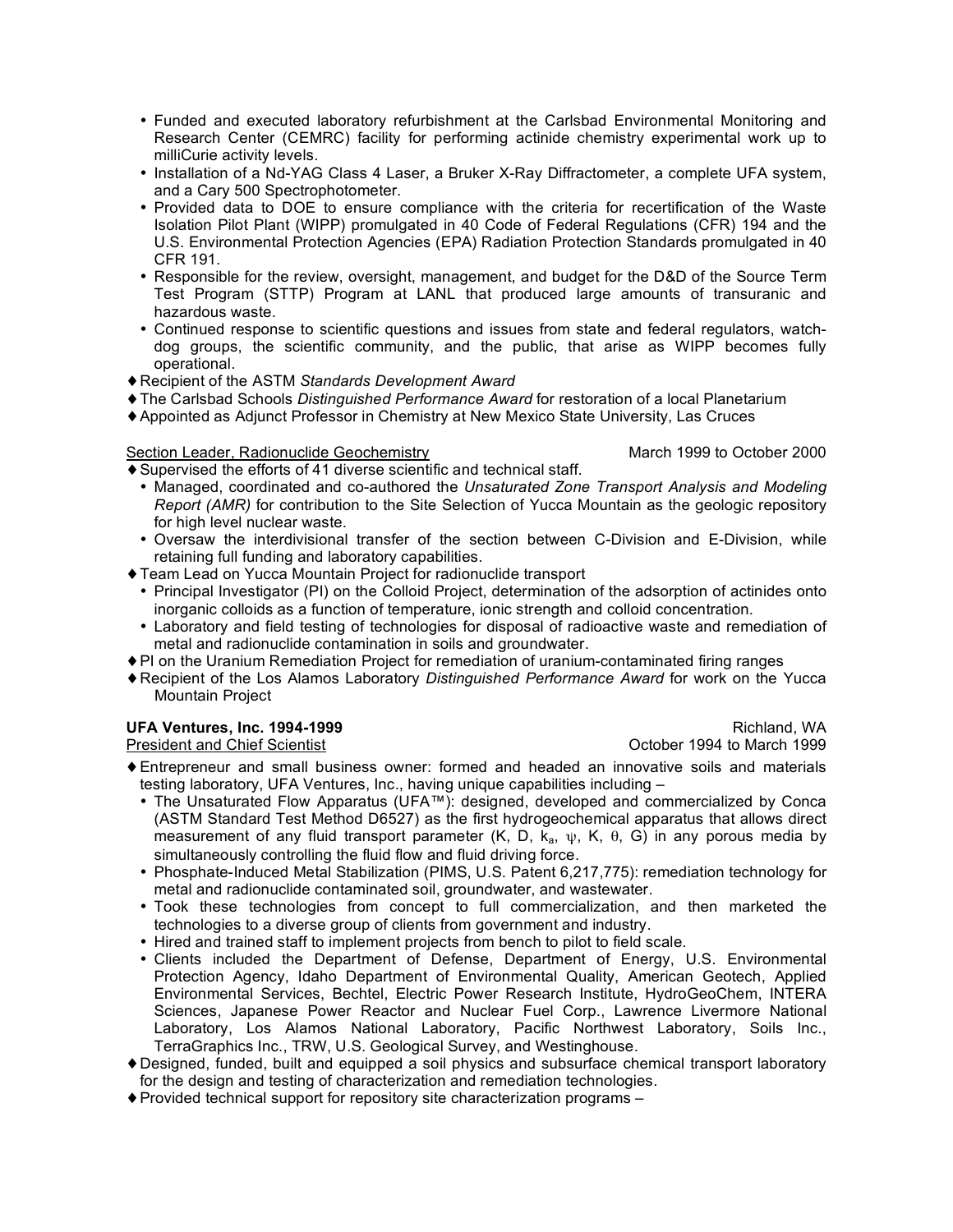- Expert data for litigation
- RI scopes of work, RI/FS, and RD/RA for environmental restoration programs and other RCRA and CERCLA activities.
- Provided technical expertise to federal, state and private company representatives.
- Evaluated performance assessment of asphaltic membranes, compacted bentonite, and chemically reactive media.
- Aqueous chemical effects of infiltration into backfill materials, and static leaching tests of liner materials.
- ♦Recipient of the U.S. DOE's *Innovative Concepts Award*

## **Washington State University at Tri-Cities 1990-1996 Richland, WA Richland, WA**

Associate Professor of Research January 1990-96 (Adjunct 1996 to present)

♦Faculty member in Environmental Science –

- Investigating unsaturated and saturated flow in geologic materials, the resulting water-rock interactions under surface and near-surface conditions, and the impact of microhydrologic environments on aqueous chemistry and contaminant transport.
- Developed the *Universal Diffusion Curve* for molecular species in aqueous environments.
- Provided technical support for repository site characterization programs.
- ♦Obtained funding to establish, build and equip the *Earth and Environmental Sciences Laboratory*, devoted to the investigation of unsaturated phenomenon, subsurface transport and the development of characterization and remediation technologies.
- ♦Developed curriculum for the new Masters degree program in Environmental Science
	- Graduated the first Ph.D. student from the new campus
	- Developed and taught fourteen courses over a six-year period.
- ♦Program Manager and Principal Investigator for several DOE, USGS, Japanese PNC, and DoD programs.
- ♦President of the Pacific Northwest Region of the American Geophysical Union
- ♦Chaired numerous symposia, workshops and review boards
- ♦Recipient of the U.S. DOE's *Technology Transfer Award*, and a DOE Richland Operations *Manager's Award*

# **Pacific Northwest National Laboratory 1987-1990 Richland, WA Richland, WA**

Geochemist **August 1987** to January 1990

- Research scientist/Project Manager/Task Leader investigating hydrogeological phenomenon in the vadose zone.
- Design and construction of a hydrogeochemical laboratory.
- Task Leader and Cognizant Manager for the Gravel Barrier Technology Project and SubTask Leader for the Vapor Diffusion Task under the Grout Disposal Program.
- Task Leader for Directed Percolation Around Waste Packages using Engineered and Natural Barriers. Task Leader for Rubble Backfill Transport Properties Project for Yucca Mountain.
- Developed curricula for DOE's *Science in Schools* initiative.

**NASA Jet Propulsion Laboratory 1985-1986** Radar Geologist/Field Mapping | *split* Pasadena, CA **Arizona State University, Department of Geology 1985-1987** Geochemist  $\mid$   $_{position}$  Tempe, AZ **Exxon Production Research, Reservoir Evaluation 1982** Geochemist Houston, TX

**Total Research Grants and Contracts**: >\$39 million in grants/contracts from 1990 to 2008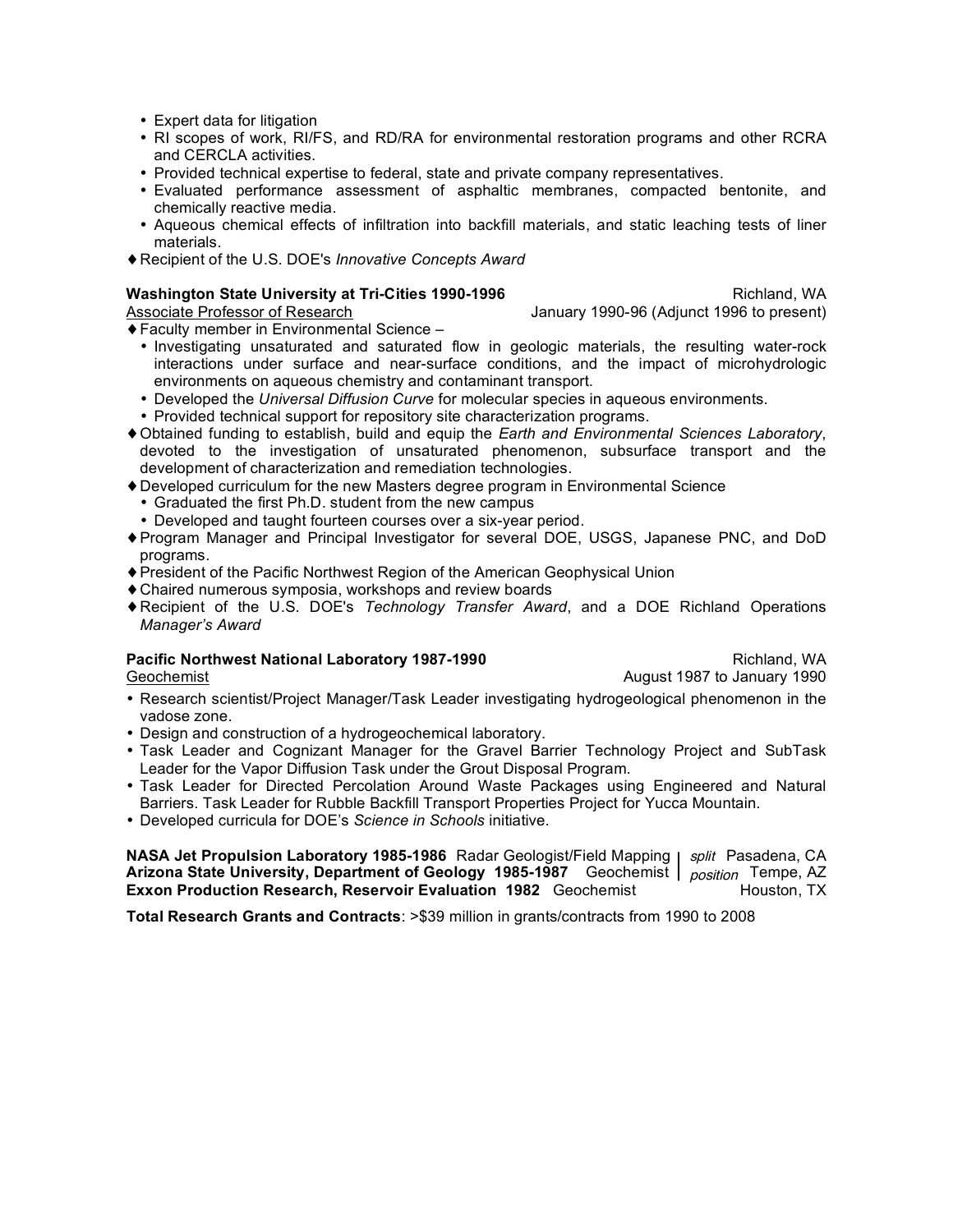#### *PEER-REVIEWED ARTICLES, BOOKS, PAPERS AND REPORTS*

Conca, J., S. Sage and J. Wright (2008) "Nuclear Energy and Waste Disposal in the Age of Recycling," *Journal of the New Mexico Academy of Sciences* (in press).

- Wright, J. and J. Conca (2007) *The Geopolitics of Energy: Achieving a Just and Sustainable Energy Distribution by 2040*, Booksurge Publishing, Charleston, SC. ISBN 1-4196-7588-5.
- Conca, J. L. and M. Apted (2007) Nuclear Energy and Radioactive Waste Disposal in the Age of Recycling, In *GLOBAL '07 - Advanced Nuclear Fuel Cycles and Systems*, American Nuclear Soc, p. 1-8.
- Martin, W.A., S. L. Larson, D.R. Felt, J. Wright, C.S. Griggs, M. Thompson, J.L. Conca, and C. Nestler (2007) "The effect of organics on lead sorption onto Apatite II," *Applied Geochemistry*, vol. 23, p. 34-43.
- Campbell, M., H. Wise, J. Evensen, B. Handley, S. Testa, J. Conca and H. Moore (2007) Nuclear Power: Winds of Change, Uranum Committee Annual Report, Amer. Assoc. of Petroleum Geologists Energy Minerals Division, Tulsa, OK, www.mdcampbell.com/EMDUraniumCommitteeReport031907Rev.doc
- Conca, J. L. and J. Wright (2006) "An Apatite II permeable reactive barrier to remediate groundwater containing Zn, Pb and Cd," *Applied Geochemistry*, vol. 21, p. 1288-1300.
- Conca, J. L. and M. H. Reynolds (2006) "Dirty Bombs, practical plans," *Homeland Protection Professional*, May 2006 issue, p. 18-22.
- Conca, J. (2006) "A 12-Point Response to a Dirty Bomb Attack," *Transactions of the American Nuclear Society*, La Grange, IL, vol. 95.
- Mie, D., J. L. Conca, C. den Auwer, R. I. Gabitov, N. J. Hess, P Paviet-Hartmann, P. D. Palmer, V. LoPresti and S. D. Conradson (2006) "Chemical speciation of heterogeneously reduced Pu in synthetic brines," *Radiochemica Acta*, vol. 94, p. 249-259.
- Martinez, M.N., S.S. Hightower, G.B. Smith, W. Mueller, J.L. Conca and J. Wright (2006) "The effect of Apatite II™ on the biodegradation of TNT and perchlorate in contaminated soil samples." In *Sustainable Range Management*, Battelle Press, Columbus, OH. www.battelle.org/bookstore.
- Adams, B., N. Yancey, J. Conca and J. Wright (2006) "PRB Containing Processed Fish Bones Sequesters Metals from Ground Water", *Technology News and Trends*, Environmental Protection Agency EPA 542- N-06-002, Issue 23, p. 5-7.
- Raicevic, S., J. V. Wright, V. Veljkovic and J. L. Conca (2006) "Theoretical stability assessment of uranyl phosphates and apatites: Selection of amendments for in situ remediation of uranium," *Science of the Total Environment,* vol. 355, p. 13-24.
- Conca, J. (2006) "Addressing the Threat of a Serious 137Cs Dirty Bomb", *Proc. 14th Biennial Topical Meeting of the Radiation Protection and Shielding Division April 2-6,* American Nuclear Society, La Grange, IL, p. 284-287.
- Conca, J. L., M. Johnson, and J. R. Wischnewsky (2005) "Reducing the Threat of a Serious <sup>137</sup>Cs Dirty Bomb," in the *Proceedings of the DHS Conference: Working Together: Research & Development (R&D) Partnerships in Homeland Security,* Boston, MA, April 27–28, the Department of Homeland Security, Science and Technology Directorate, Section 4, p. 1-10.
- Wright, J., J. L. Conca, and A. F. Slater (2005). PIMS with Apatite II: A field scale demonstration on a lead contaminated soil, Chapter 4 in *Stabilisation/Solidification Treatment and Remediation,* A. Al-Tabbaa and J, A. Stegemann, (eds), Taylor and Francis Group, London, ISBN 04 1537 460 X.
- Wright, Judith and James L. Conca (2005) "PIMS™: Remediation of Soil and Groundwater Contaminated With Metals." Environmental Security Technology Certification Program (ESTCP) Cost and Performance Report, (CU-0020), http://www.estcp.org./, 50 pp.
- Wright, J., Rice, K. R., B. Murphy, and J. Conca (2004) "PIMS Using Apatite II™: How It Works To Remediate Soil and Water," in *Sustainable Range Management-2004. Proceedings of the Conference on Sustainable Range Management, January 5-8, 2004, New Orleans, www.battelle.org/bookstore, ISBN 1-57477-144-2, B4-05.*
- Raicevic, S., J. V. Wright, J. Vujic and J. L. Conca (2004) "Prediction of the Weathering Properties of Minerals Based on the Ion-Ion Interaction Potential," *Materials Res. Soc. Symp. Proc.,* vol. 824, p. 455- 460.
- Wright, J., Rice, K. R., B. Murphy, and J. Conca (2004). "PIMS-Remediation of Pb-Contaminated Soil at Camp Stanley, Texas," in *Sustainable Range Management-2004. Proceedings of the Conference on Sustainable Range Management, January 5-8, 2004, New Orleans, www.battelle.org/bookstore, ISBN 1- 57477-144-2, B4-04.*
- Conca, J., E. Strietelmeier, N. Lu, S. D. Ware, T. P. Taylor, J. Kaszuba, and J. V. Wright (2003) "Treatability Study of Reactive Materials to Remediate Groundwater Contaminated with Radionuclides, Metals and Nitrates in a Four-Component Permeable Reactive Barrier," Chapter 8, in *Groundwater*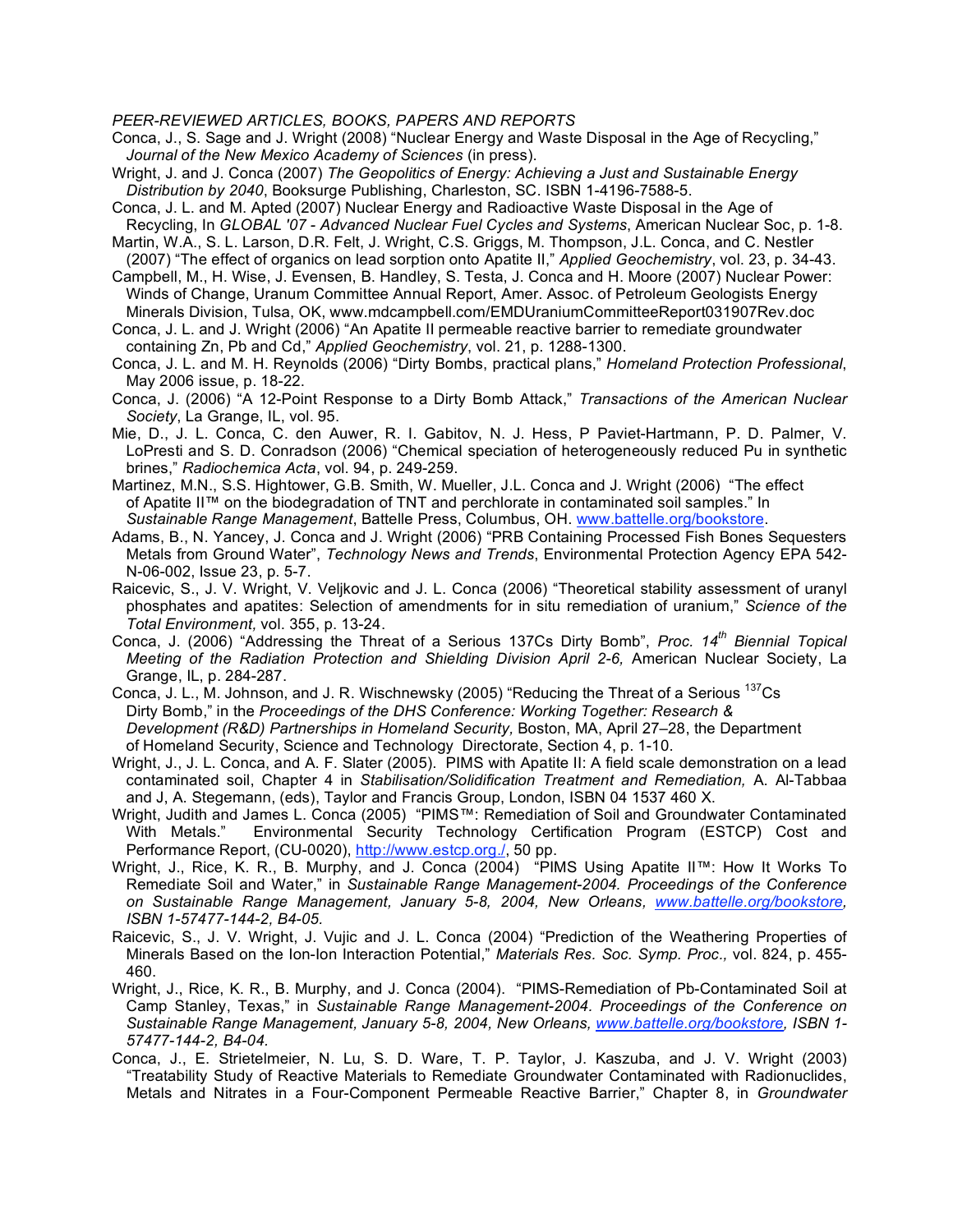*Remediation of Metals, Radionuclides, and Nutrients, with Permeable Reactive Barriers* (eds*.* Naftz, Morrison, Davis, and Fuller), Elsevier Science, USA, p. 221-252.

- Lu, N., Reimus, P., Parker, G., Conca, J., and Triay, I. R. (2003) "Sorption Kinetics and Impact of Temperature, Ionic Strength and Colloid Concentration on the Adsorption of Plutonium-239 by Inorganic Colloids," *Radiochimica Acta,* vol. 91, p. 713-720.
- Wright, J. and J. Conca (2003) *"*Remediation of groundwater contaminated with Zn, Pb, and Cd using Apatite II." *Acta Mineralogica-Petrographica, Abstract Series 1*, Szeged, Hungary. http://www.mineral.hermuz.hu/act\_03/pdf/114.pdf
- Wright, J. and J. L. Conca (2003) "PIMS With Apatite II™ for the Remediation of Uranium and Plutonium." *Proceedings of the Radiochemistry Conference*, July 14-17, 2003, Carlsbad, NM.
- Lu, N., J. L. Conca, T. Hartmann, P. Paviet-Hartmann, G. Parker, B. Martinez, and E. Strietelmeier (2003) "Solution Chemistry and Plutonium-239 Behavior in Synthetic Brines and Chloride Solutions after Exposure to Magnesium Oxide Backfill", Los Alamos National Laboratory Technical Report LA-UR-02- 3665, Los Alamos, NM.
- Mason, C., J. L. Conca and G. V. Tuyle (2003) *An Alternative Matrix for reducing the Threat of Radioactive Dispersal from 137Cs Sources,* Los Alamos National Laboratory Technical Report LA-UR-03-0048, Los Alamos, NM.
- Taylor, T. P, N. N. Sauer, J. L. Conca, B. A. Strietelmeier, J. P. Kaszuba, M. W. Jones & S. D. Ware (2002) "Permeable Reactive Barrier Treatment Technology for Remediation of Inorganic-Contaminated Groundwater," in *Remediation of Chlorinated and Recalcitrant Compounds,* A.R. Gavaskar and A. S. C. Chen (Editors), Battelle Press, Battelle Memorial Institute, Columbus, Ohio, vol. 2, 2A-05(1-8).
- Wright, J. and J. Conca (2002) "Remediation of Groundwater and Soil Contaminated with Metals and Radionuclides using Apatite II, a Biogenic Apatite Mineral," in *Proceedings of the American Chemical Society Meeting, Boston, MA,* American Chemical Soc., Vol. 42, No. 2.
- Lu, N., P. Paviet-Hartmann, P. Palmer, T. Hartmann, J. L. Conca, E. Strietelmeier, and G. Parker (2002) *Stability of 239Pu(VI) in Synthetic Brines, Chloride Solutions and Hydrochloric Acid*, Los Alamos National Laboratory Technical Report LA-UR-02-4165, Los Alamos, NM.
- Conca, J. L. and J. Wright (2001) Biogenic Apatite: From In Vivo to In Vitro Incorporation of Metals and Radionuclides Into Apatite Mineral Phases. In *Proceedings of the Second Hydroxyapatite Congress*, Schwind and Subramanian (eds.), Bio-Rad Labs, Berkeley, CA.
- Lu, N., H. Xu, J. Wright, and J. Conca (2001) "PIMS Remediation of Metal-Contaminated Groundwater and Soil Using a Special Reactive Form of the Mineral Apatite," In *Applied Mineralogy in Research, Economy, Technology, Ecology and Culture,* Rammlmair, J. Mederer, Th. Oberthür, R.B. Heimann, and H. Pentinghaus (eds.), A.A.Balkema, Rotterdam (Publ.), ISBN 90 5809 163 5, Vol. 2, p. 603-606.
- Conca, J. L. and J. V. Wright (2001) ASTM Standard Test Method D6527 "Determining Unsaturated and Saturated Hydraulic Conductivity in Porous Media by Steady-State Centrifugation," Annual Book of ASTM Standards: Soil and Rock (II), Section 4, Volume 04.09, p. 868-877, American Society for Testing and Materials, West Conshohocken, PA.
- Conca, J. L. (2001) *Transport in Porous and Fractured Media of the Creede Formation*, United States Geological Survey Open File Report 94-260-N, USGS, Reston, Virginia, p. 1-16.
- Strietelmeier, B.A., M.L. Espinosa, M.W. Jones, J.D. Adams, E.M. Hodge, S.D. Ware, P.A. Leonard, P. Longmire, J.P. Kaszuba and J.L. Conca (2001) REMEDIATION OF NITRATE-CONTAMINATED GROUNDWATER USING A BIOBARRIER, in *Proceedings of the 2001 Waste Management Conference,* February 2001, Tucson, AZ.
- Conca, J. L., A. Meijer, P. Reimus and J. Turin (2000) *Analysis and Modeling Report U0100: Unsaturated Zone and Saturated Zone Transport Properties*, ANL-NBS-HS-000019 REV 00, ICN 1. Office of Civilian Radioactive Waste Management, System Management and Operations, Department of Energy, Las Vegas, NV. 293 p.
- Conca, J., Lu, N., Strietelmeier, E., Ware, S. D., Garcia, Jr., E., Jones, M., Espinosa, M., Martinez, B., Adams, J., Sauer, N. N., Taylor, T. P., Kaszuba, J., Triay, I., Longmire, P., Heller, P., and Wright, J. V. (2000) "Remediation of Metal-Contaminated Groundwater Using Permeable Reactive Barriers – Assembling a Reactive Media Toolbox," in *Proceedings from the 2000 Theis Conference,* September 15-18, Jackson Hole, The National Ground Water Association (NGWA) and The Assoc. of Ground Water Scientists & Engineers (AGWSE), Westerville, OH.
- Conca, J. L., N. Lu, G. Parker, B. Moore, A. Adams, J. V. Wright and P. Heller (2000) "PIMS Remediation of Metal Contaminated Waters and Soils", in *Remediation of Chlorinated and Recalcitrant*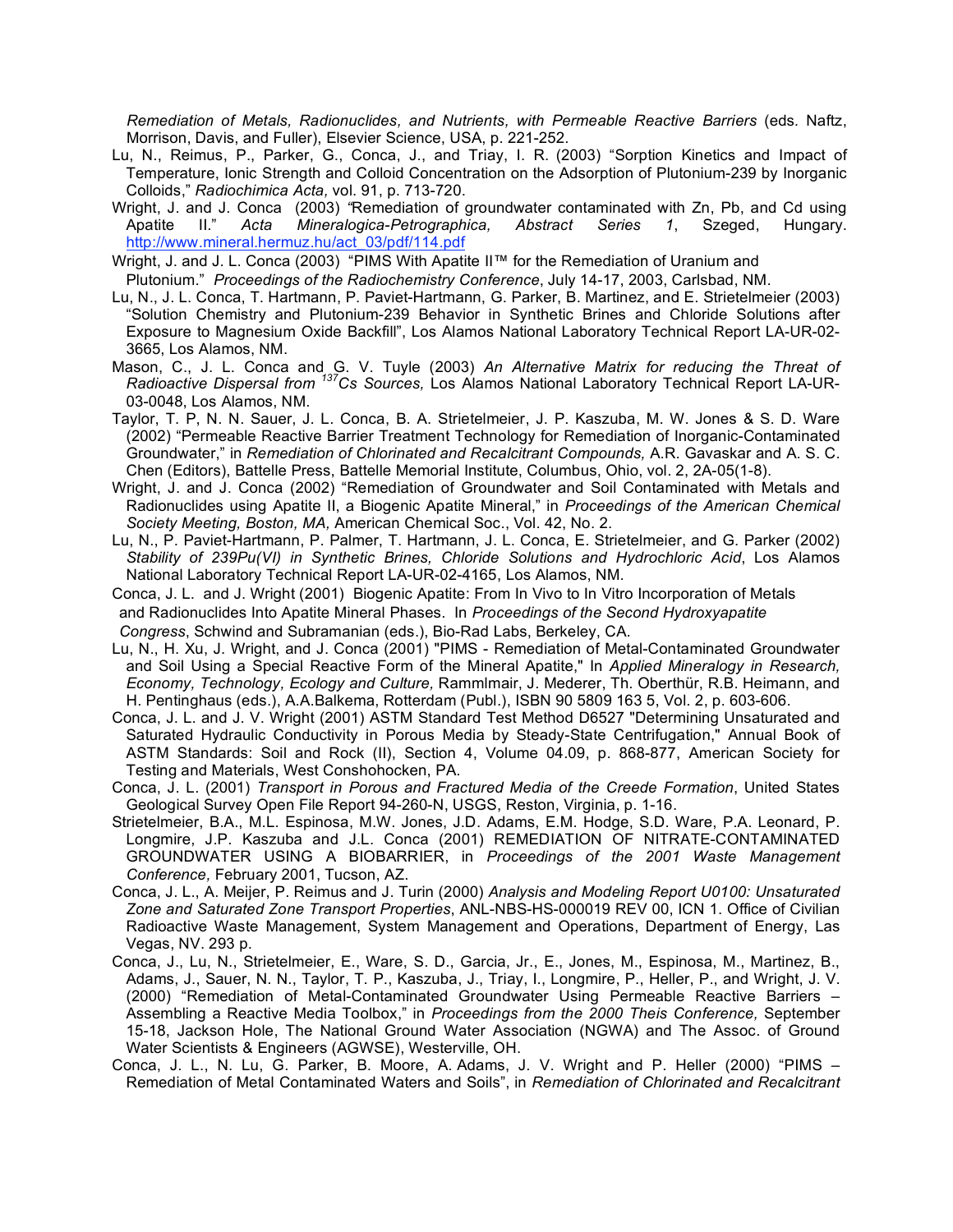*Compounds,* (Wickramanayake, Gavaskar, Gibbs and Means, eds.) Battelle Memorial Institute, Columbus, Ohio, vol. 7, p. 319-326.

- Conca, J. L. and J. Wright (2000) "The UFA Method for Characterization of Vadose Zone Behavior," Chapter 3 In *The Vadose Zone,* (Looney and Falta, eds.) Battelle Press, Battelle Memorial Institute, Columbus OH, p. 1459 and Appendix 3.
- Conca, J., D. G. Levitt, P. R. Heller, T. J. Mockler, and M. J. Sully (2000) "Recharge and Infiltration Distribution at the Nevada Test Site and the Hanford Site," Chapter 5 In *The Vadose Zone,* (Looney and Falta, eds.) Battelle Press, Battelle Mem. Inst., Columbus OH, p. 1459 and App 5.
- Conca, J. L. (2000) "Batch Kd Tests versus Column Rf tests," Chapter 6 In *The Vadose Zone,* (Looney and Falta, eds.) Battelle Press, Battelle Mem. Inst., Columbus OH, p. 1459 and App 6.
- Conca, J. L. and J. Wright (2000) "Aqueous Diffusion in the Vadose Zone," Chapter 5 In *The Vadose Zone,* (Looney and Falta, eds.) Battelle Press, Battelle Mem. Inst., Columbus, OH, p. 796-797.
- Conca, J. and J. V. Wright (2000) "PIMS: A Simple Technology for Clean-Up of Heavy metals and Radionuclides Throughout the World," In: *Environmental Challenges of Nuclear Disarmament*, T. E. Baca and T. Florkowski, eds., Kluwer Acad. Publ., NATO Science Series, vol. 29, p. 223-236.
- Lu, N., J. L. Conca, G. Parker, P. Leonard, B. Moore, E. Strietelmeier and I. Triay (2000)"Adsorption of actinides onto colloids as a function of time, temperature, ionic strength, and colloid concentration", LANL Technical Report LA-UR-00-5121, Los Alamos, NM.
- Conca, J. L. and J. V. Wright (2000) United States Patent #6217775 TREATMENT OF METAL-CONTAMINATED LEACHATES UTILIZING FISH BONES AND FISH HARD PARTS, (filed 1998, issued 2000) United States Patent Office, Washington, D.C.
- Wright, J. V. and J. L. Conca (2000) STABILIZATION AND REMEDIATIN OF METAL-CONTAMINATED SOILS USING FISH BONES, (filed 2000) United States Patent Office, Washington, D.C.
- Bostick, W. D., R. J. Jarabek, D. A. Bostick, and J. Conca (2000) "Phosphate-Induced Metal Stabilization: Use of Apatite and Bone Char for the Removal of Soluble Radionuclides in Authentic and Simulated DOE Groundwaters," *Advances in Envir. Res.*, vol. 3, p. 488-498.
- Mason N. Lu, and J. L Conca (1999) "Radioactive Strontium- and Cesium-Contaminated Sites: Characterization, Transport, and Remedial Options," in *Proceedings of the Advanced Research Workshop: Nuclear Physical Methods in Radiological Investigations of Nuclear Test Sites*, Almaty, Kazakhstan, June 7-10, 1999.
- Nelson, P. and J. L. Conca, (2001) *Present-Day Porosity and Permeability in Lacustrine Strata and Fallout Tuffs*, United States Geological Survey Open File Report OFR 94-260, USGS, Reston, VA.
- Conca, J., D. G. Levitt, P. R. Heller, T. J. Mockler, and M. J. Sully (1999) "Direct UFA Measurements of Unsaturated Hydraulic Conductivity, Comparisons to van Genuchten/Mualem Estimations, and Applications to Recharge Mapping in Arid Regions," In *Characterization and Measurement of the Hydraulic Properties of Unsaturated Porous Media*, M. Th. van Genuchten, F. J. Leij and L. Wu (eds.), Univ. Calif., Riverside, CA, vol. 2, p. 1173-1197.
- Mason, C.F.V., N. Lu, and J. Conca (1999) *Characterization, Transport and remediation Options for Radioactive Strontium and Cesium Contaminated Sites*, Los Alamos National Laboratory Technical Report LA-UR-99-3593, Los Alamos, NM.
- Conca, J. L., M. Apted, W. Zhou, R. Arthur, and J. Kessler (1998) "Flow Barrier System for Long Term High-Level Waste Isolation: Experimental Results," *Nuclear Technology*, vol.124, p.1-13.
- Conca, J. L. (1998) *Success Mine Apatite Remediation Project Using Apatite.* Report to the Idaho State Department of Environmental Quality #QC038900.
- Zhou, W., J. L. Conca, J. L. and J. Kessler (1998) "Numerical Simulation of Percolation Box Experiments on the Performance of a Richards Barrier," *Proceedings of the Tenth International High-Level Radioactive Waste Management Conference*, American Nuclear Society, La Grange Park, Illinois, vol. 9, p. 474-476.
- Conca, J. L. and J. V. Wright (1998) "The UFA Method for Rapid, Direct Measurements of Unsaturated Soil Transport Properties", *Australian J. of Soil Res.*, vol. 36, p. 291-315.
- Conca, J. L., B. A. Robinson, I. R. Triay And G. Y. Bussod (1997) "Direct Characterization Of Transport Parameters In Near-Field And Engineered Backfill/Invert Materials Needed For Waste Isolation Strategies," *Scientific Basis for Nuclear Waste Management XX*, Materials Research Society Symposium Proceedings, vol.465, p. 951-962.
- Conca, J. L. (1997) *Phosphate-Induced Metal Stabilization (PIMS).* Final Report to the U. S. Environmental Protection Agency #68D60023.
- Chen, X.-B., J. V. Wright, J. L. Conca, and L. M. Peurrung (1997) "Effects of pH on Heavy Metal Sorption on Mineral Apatite", *Environmental Science and Technology ,* vol. 31, p.624-631.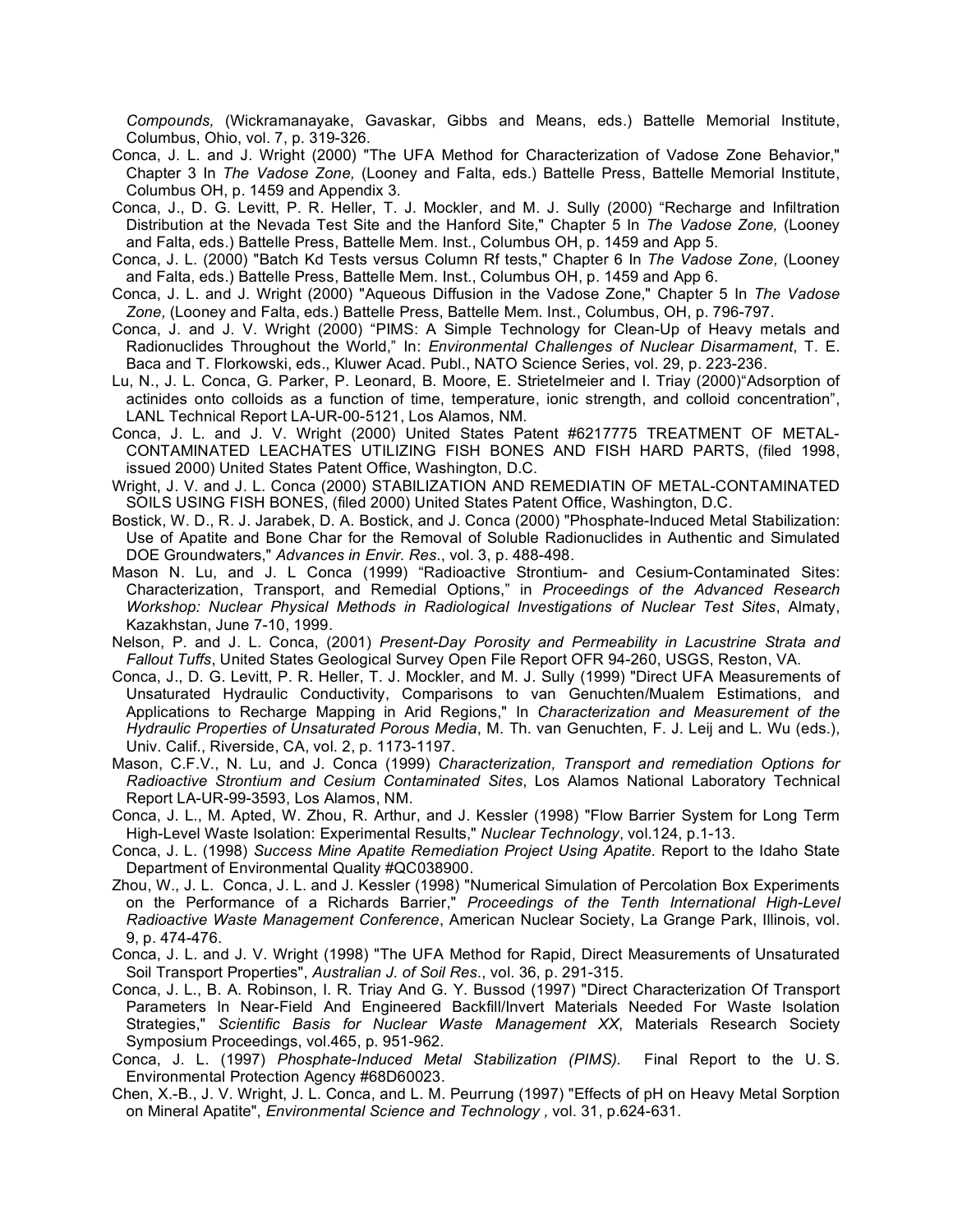- Chen, X.-B., J. V. Wright, J. L. Conca, and L. M. Peurrung (1997) "Evaluation of Heavy Metal Remediation Using Mineral Apatite", *Water, Air and Soil Pollution,* vol. 98, p. 57-78.
- I. R. Triay, A. Meijer, J. L. Conca, K. S. Kung, R. S. Rundberg and B. A. Strietelmeier (1997) *Summary and Synthesis Report on Radionuclide Retardation for the Yucca Mountain Site Characterization Project*, R. C. Eckhardt (ed), Los Alamos National Laboratory Technical Report LA-13262-MS, Los Alamos, NM, 286 p.
- Conca, J. L. (1996) "New technology for measuring transport in soil and rock," *Environmental Waste Reporter,* vol. 1, p. 30-31.
- Zhou, W., J. L. Conca, R. Arthur, and M. Apted (1996) *Analysis and Confirmation of Robust Performance for the Flow-Diversion Barrier System within the Yucca Mountain Site,* EPRI Technical Report TR-107189, Electric Power Research Institute, Palo Alto, California.
- Moody, T. E. and J. L. Conca (1996) *Permeable Barrier Materials for Strontium Immobilization,* Bechtel Hanford Technical Report BHI-00857, Bechtel Hanford, Inc., Richland, Washington.
- Conca, J. L. and Triay, I. R. (1996) *Validity of Batch Sorption Data to Describe Selenium Transport through Unsaturated Tuff*, Technical Report LA-12957-MS, Los Alamos National Laboratory, Los Alamos, NM, 8 p.
- Conca, J. L. (1996) "Book Review: Estimation Theory in Hydrology and Water Systems," *Environmental and Engineering Geoscience,* vol. 2, No. 1.
- Kaplan, D., R.J. Serne, A. T. Owen, J. Conca, T. W. Wietsma, and T. L. Gervais (1996) *Radionuclide Adsorption Distribution Coefficient Measured in Hanford Sediments for the Low Level Waste Performance Assessment Project.* Pacific Northwest National Laboratory Report PNNL-11385, Richland, WA.
- Wright, J. V. and J. L. Conca (1996) *Development and Commercialization of the Unsaturated Flow Apparatus (UFA) Using Characterization of Aridisols*, PNL Technical Report PNNL-11389, Pacific Northwest Laboratory, Richland, WA.
- Chen, X.-B., L. M. Peurrung, J. V. Wright, and J. L. Conca (1996) "In Situ Immobilization of Lead from Aqueous Solutions and Contaminated Soils by Phosphate Rocks", *Proc. of the Nuclear and Hazardous Waste Management Spectrum '96 Meeting*, Am. Nucl. Soc, v.2, p.1286-1293.
- Conca, J. L. and J. V. Wright (1995) "Find Transport Data Faster: A New Technology for Determining Transport Properties in Soil and Other Porous Media", *Soil and Groundwater Cleanup*, December, p. 14-26.
- Conca, J. L. and J. V. Wright (1995) "A New Technology for Determining Transport Parameters in All Porous Media", in *Proceedings of the American Nuclear Society Topical Meeting on Mathematics and Computations, Reactor Physics, and Environmental Analyses*, Portland, Oregon, American Nuclear Society, La Grange Park, Illinois, vol. 1, p. 165-180.
- Khaleel, R., J. F. Relyea, and J. L. Conca (1995) "Estimation of van Genuchten-Mualem Relationships to Estimate Unsaturated Hydraulic Conductivity at Low Water Contents", *Water Resources Research*, vol. 31, p. 2659-2668.
- Wright, J. V., L. M. Peurrung, T. E. Moody, J. L. Conca, X. Chen, P. P. Didzerekis and E. Wyse (1995) *In Situ Immobilization of Heavy metals in Apatite Mineral Formulations*, Technical Report to the Strategic Environmental Research and Development Program, Department of Defense, Pacific Northwest Laboratory, Richland, WA, 154 p
- Zhou, W., J. Conca, R. Arthur and M. J. Apted (1995) *Analysis and Confirmation of Robust Performance for the Flow-Diversion Barrier System within the Yucca Mountain Site,* Technical Report IED-9408, INTERA Sciences Inc., Environmental Division, Denver, CO.
- Lindenmeier, C. W., R. J. Serne, J. L. Conca, A. T. Owen, and M. I. Wood (1995) *Solid Waste Leach Characteristic and Contaminant-Sediment Interactions, Volume 2: Contaminant Transport Under Unsaturated Conditions,* Technical Report PNL-10722, PNL, Richland, WA.
- Conca, J. L. and S. M. Testa (1994) "Chemical Aspects of Environmentally Processed Asphalt," in *Asphaltene Particles in Fossil Fuel Exploration, Recovery, Refining, and Production Processes*, M. Sharma and T. Yen (eds), Plenum Publishing Corp., New York, p. 101-113.
- Conca, J. L. and J. V. Wright (1994) "The UFA Technology for Characterization of In Situ Barrier Materials", in *Proceedings of the 33rd Hanford Symposium on Health and the Environment*, Department of Energy, Pasco, Washington, vol.2, p. 1179-1193.
- Wright, J. V. and J. L. Conca (1994) "Direct Measurements of Transport Properties are Essential for Site Characterization", in *Proceedings of the Spectrum '94 International Topical Meeting on Nuclear and Waste Management*, Am. Nuc. Soc., La Grange Park, Illinois, vol. 1, 438-446.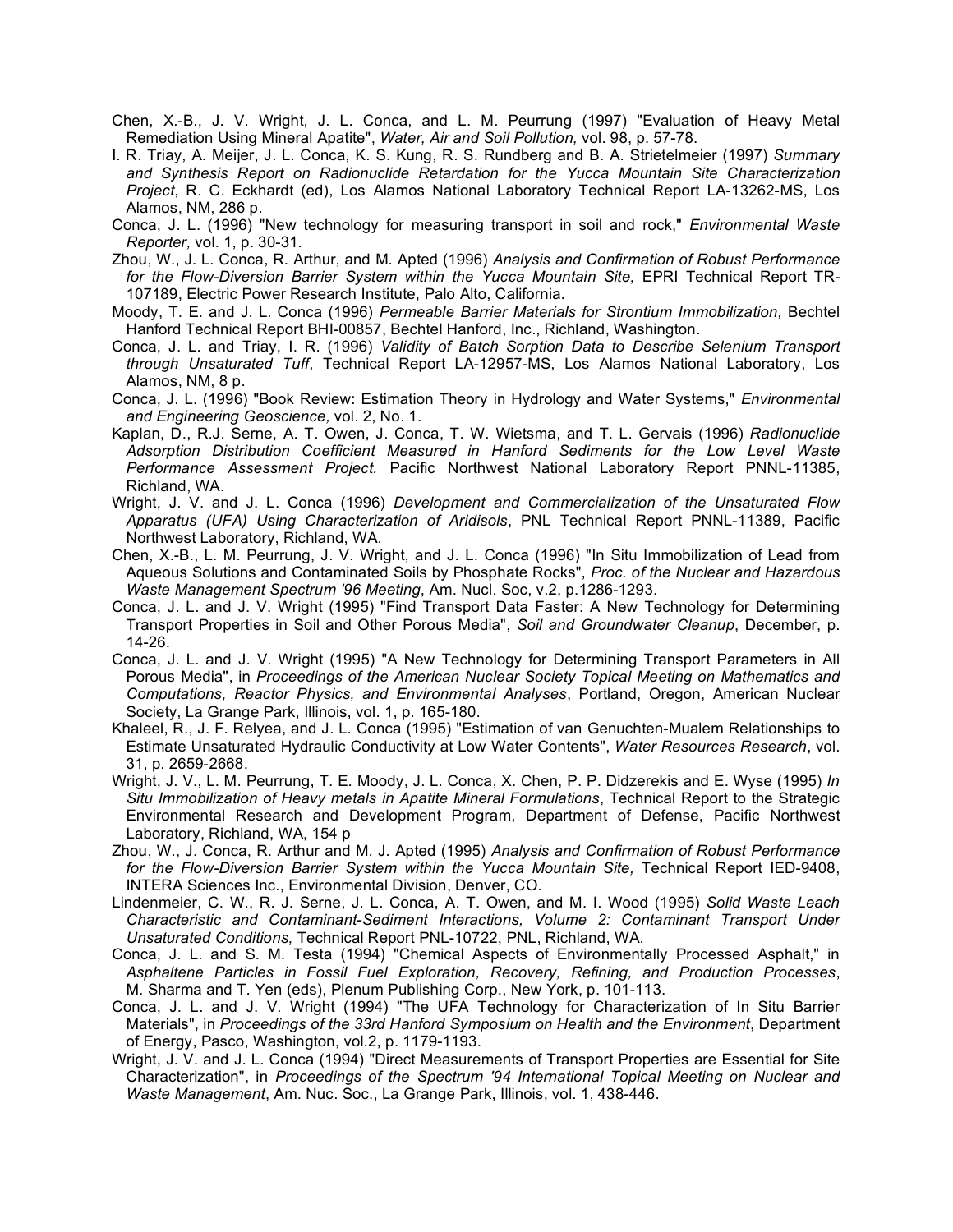- Conca, J. L. and I. R. Triay (1994) "Selenite Transport in Unsaturated Tuff from Yucca Mountain," *Proceedings of the Fifth International High-Level Radioactive Waste Management Conference*, American Nuclear Society, La Grange Park, Illinois, vol. 4, p. 2175-2182.
- Wright, J. V., J. L. Conca, and X. Chen (1994) *Hydrostratigraphy and Recharge Distributions from Direct Measurements of Hydraulic Conductivity Using the UFA™ Method*, PNL Technical Report PNL-9424, Pacific Northwest Laboratory, Richland, WA, 150 p.
- Fredrickson, J. K., F. J. Brockman, B. N. Bjornstad, P. E. Long, S. W. Li, J. P. McKinley, J. L. Conca, T. L. Kieft, and D. L. Balkwill (1994) "Microbiological Characteristics of Pristine and Contaminated Deep Vadose Sediments from an Arid Region", *Geomicrob. J*, v. 11, p. 95-107.
- Conca, J. L. (1993) *Measurement of Unsaturated Hydraulic Conductivity and Chemical Transport in Yucca Mountain Tuff*, Technical Report LA-12596-MS, Los Alamos National Laboratory, Los Alamos, NM, 28 p.
- Wright, J. V., J. M. Leather, and J. L. Conca (1993) "The UFA™ Method for Site Characterization and Remediation", in *Proceedings of the Environmental Remediation '93 Conference*, Augusta, GA, vol. 2, p. 819-826.
- Conca, J. L. and J. V. Wright (1993) "Centrifuge Technology for Vadose Zone Transport Measurements", in *Vadose Zone Modeling*, WHC-MR-0420, Westinghouse Hanford Company, Richland, WA, p. 153- 168.
- Conca, J. L., M. J. Apted and R. C. Arthur (1993) "Aqueous Diffusion in Repository and Backfill Environments", *Scientific Basis for Nuclear Waste Management XVI*, Materials Research Society Symposium Proceedings, vol. 294, p. 395-402.
- Conca, J. L., M. J. Apted and R. C. Arthur (1993) "Direct Determination of Transport Properties in Repository Materials", *Scientific Basis for Nuclear Waste Management XVI*, Materials Research Society Symposium Proceedings, vol. 294, p. 839-844.
- Arthur, R. C., M. J. Apted and J. L. Conca (1993) "Dealing with Uncertainty in the Chemical Environment in Bentonite Backfill", *Scientific Basis for Nuclear Waste Management XVI*, Materials Research Society Symposium Proceedings, vol. 294, p. 389-394.
- Serne, R. J., J. L. Conca, V. L. LeGore, K. J. Cantrell, C. W. Lindenmeier, J. A. Campbell, J. E. Amonette, and M. I. Wood (1993) *Solid Waste Leach Characteristic and Contaminant-Sediment Interactions, Volume 1: Batch Leach and Adsorption, and Sediment Characterization,* Technical Report PNL-8889, Pacific Northwest Lab, Richland, WA.
- Conca, J. L. and J. V. Wright (1992) "Flow and Diffusion in Unsaturated Gravel, Soil and Whole Rock", *Applied Hydrogeology*, vol. 1, p. 5-24.
- Conca, J. L. and J. V. Wright (1992) "Direct Determinations of Unsaturated Flow and Transport", *Proceedings of the 12th Annual Hydrology Days Conference*, Fort Collins, CO, p. 103-116.
- Testa, S. M., J. L. Conca and D. L. Patton (1992) "Fixation of Petroleum Contaminated Soils via Cold-Mixed Asphalt for Use as a Liner", *Trans. of the Hazardous Materials Control Research Inst*, p. 30-33.
- Testa, S. M., D. L. Patton and J. L. Conca (1992) "The Use of Environmentally Processed Asphalt as a Contaminated Soils Remediation Method", in *Hydrocarbon Contaminated Soils and Groundwater*, Kostecki and Calabrese, eds, CRC/Lewis, Chelsea/Boca Raton, pp. 413-426.
- Testa, S. M. and J. L. Conca (1992) "When Contaminated Soil Meets the Road", *Soils: Analysis, Monitoring and Remediation,* p. 32-38, December.
- Conca, J. L. (1992) "Transport in Unsaturated Flow Systems Using Centrifuge Techniques", in *Proceedings of the DOE/Yucca Mountain Site Characterization Project Radionuclide Adsorption Workshop at Los Alamos National Laboratory, September 11-12, 1990*, J. A. Canepa (ed.), Los Alamos National Lab Report LA-12325-C, Los Alamos, NM, p. 125-176.
- Conca, J. L. and J. V. Wright (1992) "A New Technology for Direct Measurements of Unsaturated Transport", *Proceedings of the Nuclear and Hazardous Waste Management Spectrum '92 Meeting*, American Nuclear Society, vol. 2, p. 1546-1555.
- Conca, J. L. (1992) "Near-Field Transport Processes", *SKB Technical Report 91-59*, Swedish Nuclear Fuel and Waste Management Company, Stockholm, p. 90.
- Conca, J. L. and Wright, J. V. (1991) "Aqueous Diffusion Coefficients in Unsaturated Materials", *Scientific Basis for Nuclear Waste Management XIV*, Materials Research Soc Symp Proc, vol. 212, p. 879-884.
- Conca, J. L., Ashida, T. and Sato, H. (1991) "Apparent and Simple Diffusion Coefficients in Compacted Bentonite", *Proceedings of the Second International High-Level Radioactive Waste Management Conference*, Am. Nuclear Soc., La Grange Park, IL, vol. 2, p. 1382-1389.
- Conca, J. L. (1991) "Transport Parameters in Bentonite and Candidate Repository Host Rocks", *Transactions of the American Nuclear Society*, vol. 64, p. 205-206.